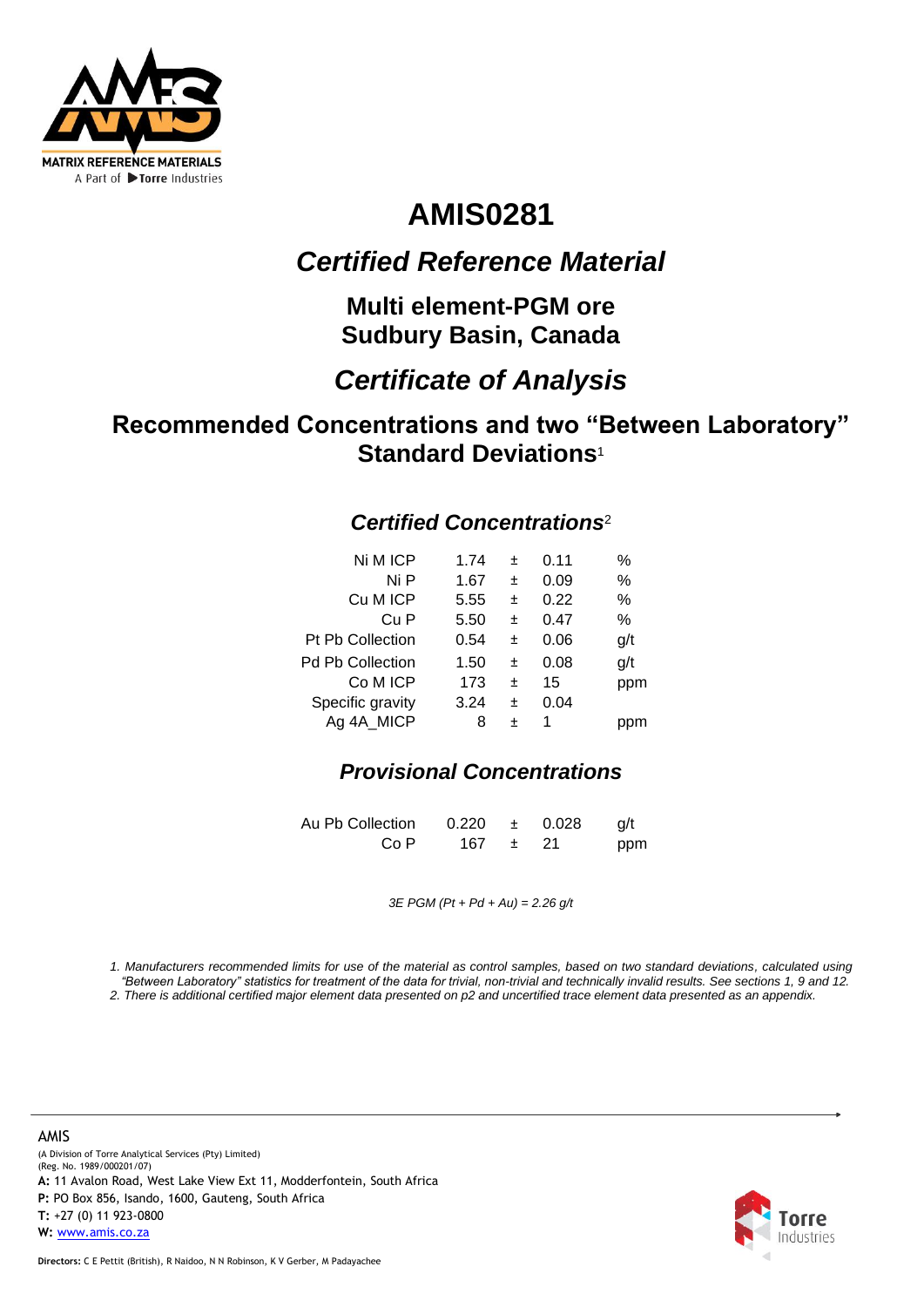

## **Major Element Recommended Concentrations and two "Between Laboratory" Standard Deviations**

### *Certified Concentrations*

| Al <sub>2</sub> O <sub>3</sub> | 9.58  | Ŧ | 0.34 | ℅    |
|--------------------------------|-------|---|------|------|
| CaO                            | 3.82  | 土 | 0.26 | %    |
| Fe <sub>2</sub> O <sub>3</sub> | 26.58 | Ŧ | 1.44 | %    |
| K <sub>2</sub> O               | 0.81  | 土 | 0.06 | $\%$ |
| MgO                            | 2.56  | Ŧ | 0.26 | %    |
| Na <sub>2</sub> O              | 2.43  | 土 | 0.28 | %    |
| SiO <sub>2</sub>               | 37.85 | Ŧ | 1.24 | %    |
| TiO <sub>2</sub>               | 0.42  | 土 | 0.04 | %    |
| S Comb/LECO                    | 11.84 | + | 0.50 | %    |

### *Provisional Concentrations*

| MnO | 0.10 | $0.02\%$ |  |
|-----|------|----------|--|
|     |      |          |  |

### *Indicated Mean*

 $Cr_2O_3$  0.07 %

**1. Intended Use:** AMIS0281 is a certified reference material which may be used to demonstrate the validity of measurement results of a single analysis Nickel-Copper-PGM ores, hosted by mafic rocks, with a similar grade and matrix; when measured in parallel to the unknown to be characterised. The material can beused for routine quality control by inserting within a batch of samples, method development and for the calibration of equipment. The recommended mean and "Between Lab" standard deviations for this material property values based on a measurement campaign (round robin) and reflect the average results from the laboratories that participated in the round robin, after examination of the data set and removal of technically and statistically invalid results (see Clause 9 - this certificate). Slight variations in analytical procedures between laboratories will reflect as slight biases to the recommended concentrations and this is acceptable. Good laboratories however will report results within the two standard deviation levels with a failure of <10 %.

**2. Origin of Material:** This standard was made using material provided by Quandra FNX Mining Ltd and SGS Minerals Services. The material is from project areas within the confines or peripheral to the Sudbury Structure and the associated 1.85 billion year old Sudbury Igneous Complex; located approximately 400 km north of Toronto, in close proximity to the City of Greater Sudbury, northeastern Ontario, Canada.

**3. Mineral and Chemical Composition:** The vast bulk of sulphides in the Sudbury ores consist essentially of varying proportions of pyrrhotite, chalcopyrite and pentlandite with varying amounts of other Cu- , Ni-, Co-, PGM-bearing minerals and gold.

Major element chemistry data from 12 of the labs has been compiled and certified. Uncertified summary statistics for trace element data are set out in the appendix.

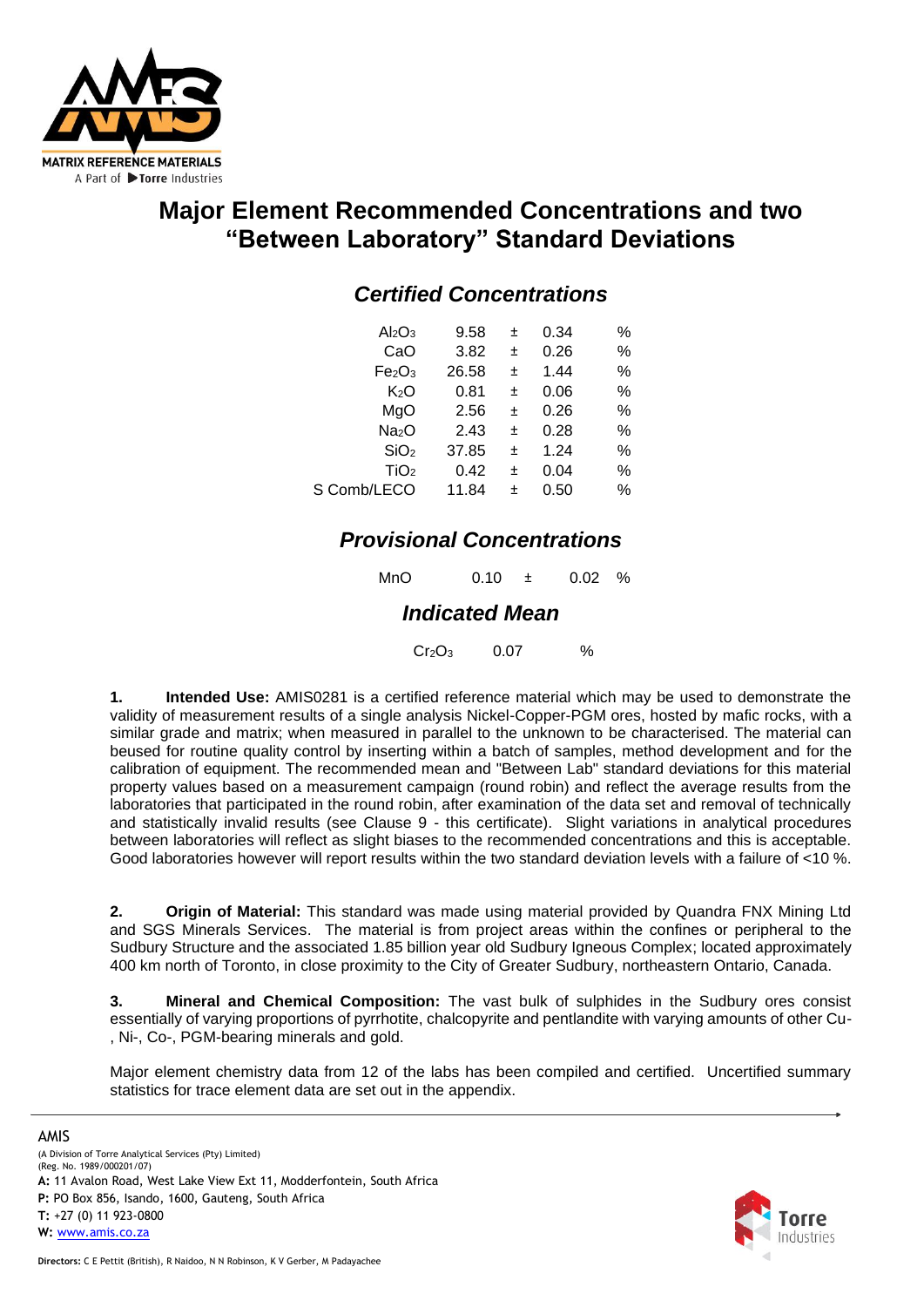

**4. Appearance:** The material is a Dark Bluish Grey (Corstor 5PB 4/1).

**5. Handling instructions:** The material is packaged in Laboratory Packs and Explorer Packs that must be shaken or otherwise agitated before use. Normal safety precautions for handling fine particulate matter are suggested, such as the use of safety glasses, breathing protection, gloves and a laboratory coat.

**6. Method of Preparation**: The material was crushed, dry-milled and air-classified to <54um. Wet sieve parti**c**le size analysis of random samples confirmed the material was 98.5% <54um. It was then blended in a bi-conical mixer, systematically divided and then sealed into 1kg Laboratory Packs. Explorer Packs are subdivided from the Laboratory packs as required. Samples were randomly selected for homogeneity testing and third party analysis. Statistical analysis of both homogeneity and the consensus test results were carried out by independent statisticians.

#### **7. Methods of Analysis requested:**

- 1. Pt, Pd and Au. ICP-OES or ICP-MS, Pb collection with Ag as a co-collector.
- 2. Au, Pt, Pd, Rh, Ru and Ir. ICP-MS, nickel sulphide collection.
- 3. Cu and Ni. Multi-acid total digestion, including HF, with ICP-OES finish.
- 4. Cu and Ni. Aqua regia digestion with ICP-OES finish.
- 5. Cr, Co, Cu and Ni. Pressed pellet XRF.
- 6. Cr, Co, Cu and Ni. Fusion, ICP-OES or ICP-MS
- 7. Specific Gravity. Gas pycnometer.
- 8. XRF (major elements).
- 9. Multi acid digest ICP scan trace elements.

Additionally, XRF analyses were requested for the major elements and a multi-element multi acid digest and ICP scan was requested for the trace elements.

#### **8. Information requested:**

- 1. Aliquots used for all determinations.
- 2. Results for individual PGM's reported in ppb.
- 3. Results for base metals reported in ppm.
- 4. QC data, to include replicates blanks and certified reference materials used.
- 5. Analytical techniques used.

**9. Method of Certification:** Twenty five laboratories were each given eight randomly selected packages of sample. Nineteen of the laboratories submitted results.

The final limits were calculated after a three step examination of the data, first removing incompatible data outside a spread normally expected for similar analytical methods done by reputable laboratories. Then, data from any one laboratory was removed from further calculations, if the mean of all analyses from that laboratory failed a t-test of the global means of the other laboratories. Next, data that fell outside of the 2 standard deviations were removed. The mean and standard deviations were then re-calculated.

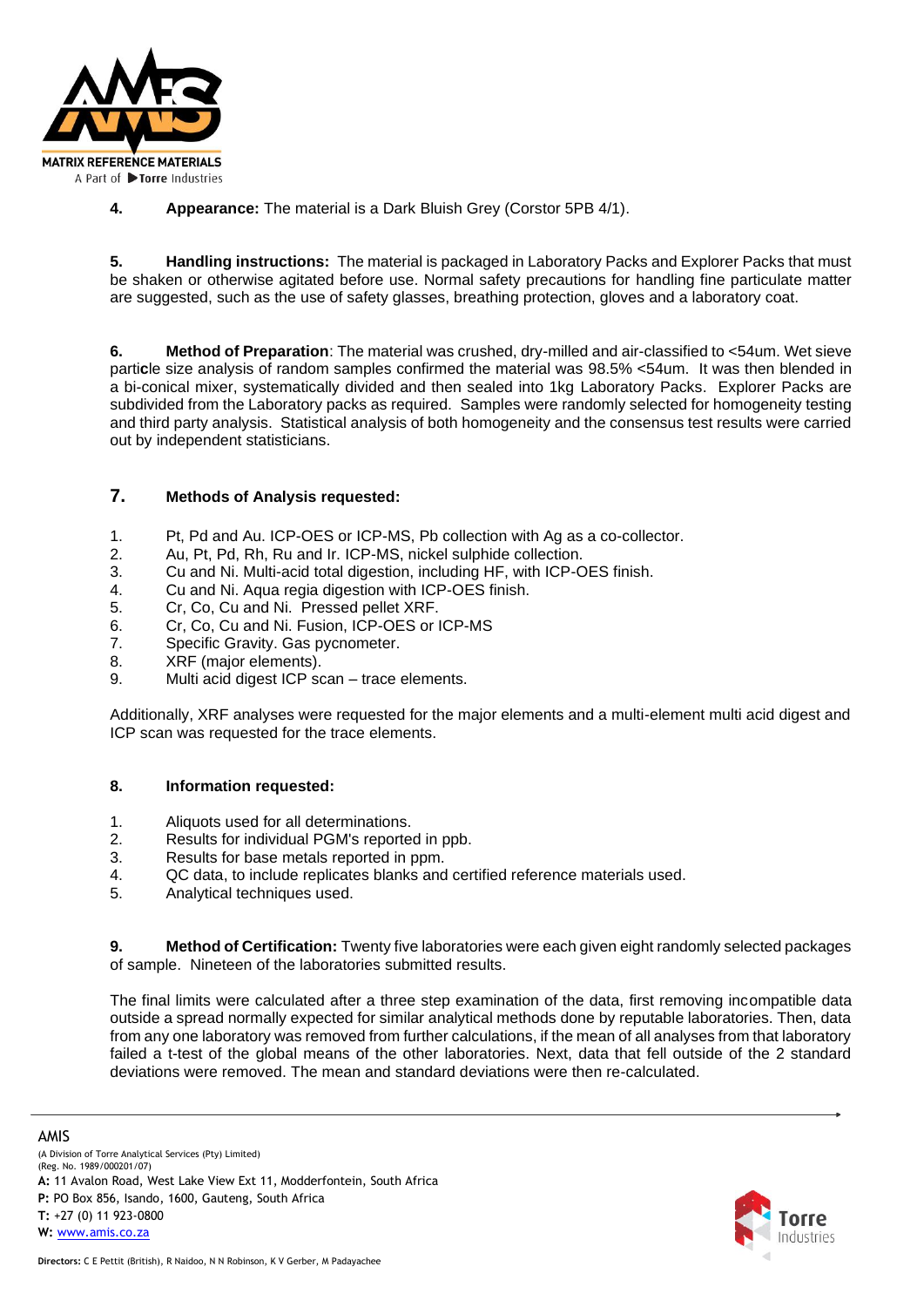

Analytes with an RSD of near or less than 5 % are reported as "Certified Concentrations" with limits at two "Between Laboratory" standard deviations. Those with RSD's of between near 5 % and 15 % are reported as "Provisional Concentrations" with limits at two "Between Laboratory" standard deviations. Those with RSD's over 15 % are reported as "Informational Values".

This method is different from that used by Government agencies in that the actual "between-laboratory" standard deviation is used in the calculations. This produces upper and lower limits that reflect actual individual analyses rather than a grouped set of analyses. The limits can therefore be used to monitor accuracy from individual analyses, unlike the Confidence Limits published on other standards**.**

**10. Participating Laboratories:** The 19 out of 25 laboratories that provided results timeously were (not in same order as in the table of assays):

- 1 Activation Laboratories Pty Ltd (ActLabs) CA
- 2 Alex Stewart International Corporation Zambia
- 3 ALS Chemex Laboratory Group Brisbane Australia
- 4 ALS Chemex Laboratory Group Johannesburg SA
- 5 Genalysis Laboratory Services (South Africa) Pty
- 6 Genalysis Laboratory Services W Australia
- 7 Inspectorate Metals & Minerals
- 8 Intertek Utama Services (Indonesia)
- 9 Set Point Laboratories (Isando) SA
- 10 SGS Australia Pty Ltd (Newburn) WA
- 11 SGS Chelopech (Bulgaria)
- 12 SGS Durango (Mexico)
- 13 SGS Geosol Laboratories Ltda (Brazil)
- 14 SGS Mineral Services Callao (Peru)
- 15 SGS Mineral Services Lakefield (Canada)
- 16 SGS South Africa (Pty) Ltd Booysens JHB
- 17 SGS Toronto (Canada)
- 18 SGS Townsville (Australia)
- 19 Ultra Trace (Pty) Ltd WA

**11. Assay Data:** Data as received from the laboratories for the important certified elements are set out below – Economic elements.

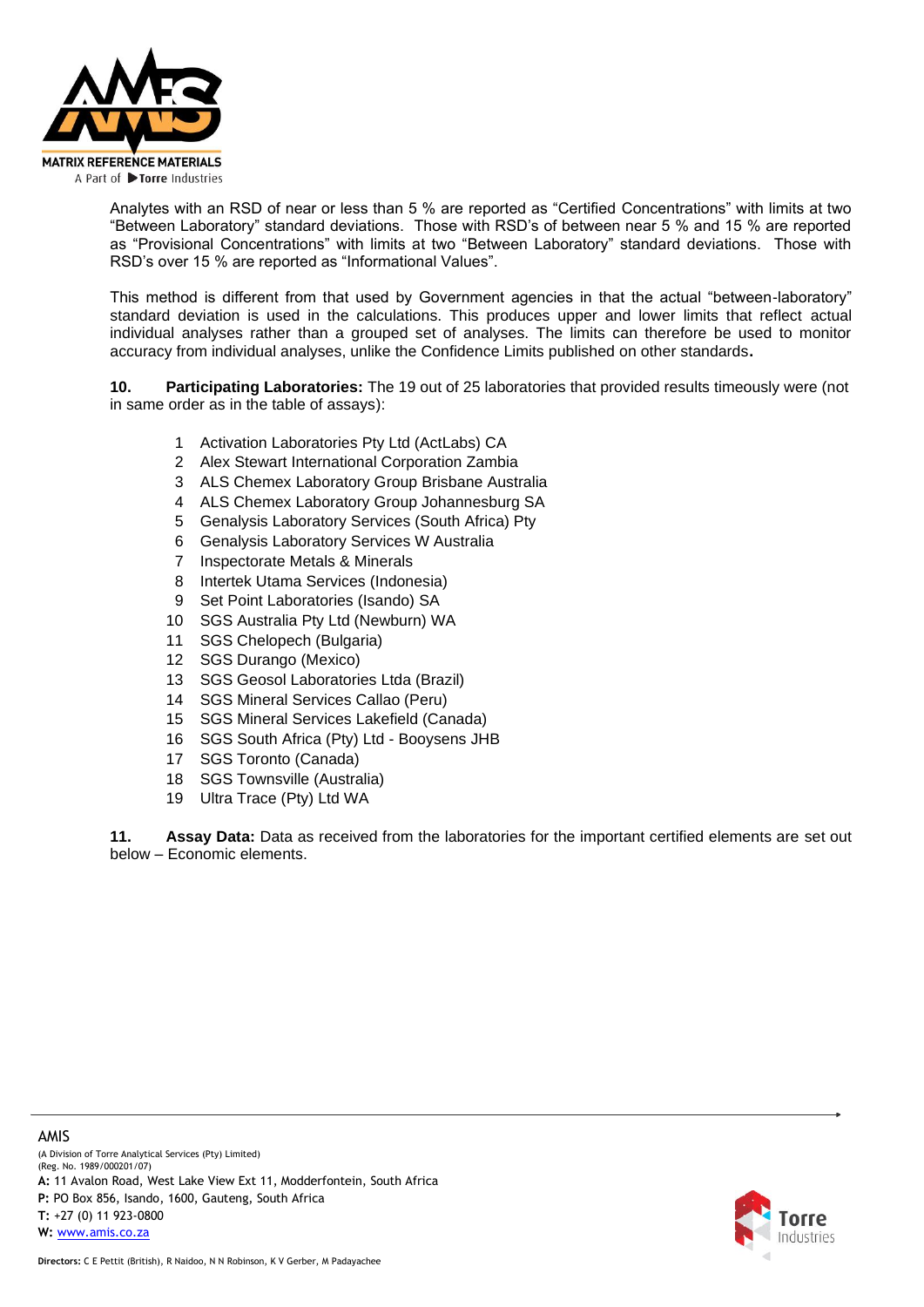

| Lab     | Pt      | Pd      | Au           | Co          | Co <sub>P</sub>  | Cu             | Cu P        | Cu         | Ni             | Ni P        | Ni         |              |
|---------|---------|---------|--------------|-------------|------------------|----------------|-------------|------------|----------------|-------------|------------|--------------|
|         |         |         |              |             |                  |                |             |            |                |             |            | 4A MICP      |
| Code    | Pb Coll | Pb coll | Pb coll      | <b>MICP</b> | <b>MICP</b>      | <b>MICP</b>    | <b>MICP</b> | <b>XRF</b> | <b>MICP</b>    | <b>MICP</b> | <b>XRF</b> | Ag<br>ppm    |
|         | g/t     | g/t     | g/t          | ppm         | ppm              | ppm            | ppm         | ppm        | ppm            | ppm         | ppm        |              |
| A       | 0.54    | 1.56    | 0.23         | 169.00      | 170.00           | 55500          | 53800       |            |                | 16000       |            |              |
| A       | 0.56    | 1.54    | 0.21         | 171.00      | 170.00           | 52100          | 53400       |            |                | 16000       |            |              |
| Α       | 0.53    | 1.51    | 0.22         | 174.00      | 180.00           | 54600          | 53400       |            |                | 16500       |            |              |
| Α       | 0.55    | 1.52    | 0.22         | 171.00      | 170.00           | 51900          | 53500       |            |                | 16600       |            |              |
| Α       | 0.53    | 1.53    | 0.22         | 170.00      | 170.00           | 52400          | 54100       |            |                | 16400       |            |              |
| A       | 0.55    | 1.54    | 0.23         | 170.00      | 170.00           | 55900          | 53900       |            |                | 16100       |            |              |
| Α       | 0.53    | 1.52    | 0.23         | 170.00      | 170.00           | 56400          | 53500       |            |                | 16500       |            |              |
| Α       | 0.55    | 1.56    | 0.21         | 174.00      | 170.00           | 56200          | 53300       |            |                | 16200       |            |              |
| B       |         |         | 0.21         |             |                  |                |             |            |                |             |            |              |
| B       |         |         | 0.20         |             |                  |                |             |            |                |             |            |              |
| в       |         |         | 0.22         |             |                  |                |             |            |                |             |            |              |
| B       |         |         | 0.21         |             |                  |                |             |            |                |             |            |              |
| в       |         |         | 0.14         |             |                  |                |             |            |                |             |            |              |
| В       |         |         | 0.16         |             |                  |                |             |            |                |             |            |              |
| B       |         |         | 0.14         |             |                  |                |             |            |                |             |            |              |
| в       |         |         | 0.20         |             |                  |                |             |            |                |             |            |              |
| C       | 0.59    | 1.49    | 0.27         | 160.00      | 159.00           | 56100          |             |            | 17500          |             |            | 7.55         |
| C       | 0.60    | 1.54    | 0.25         | 164.00      | 160.00           | 53000          |             |            | 16500          |             |            | 7.56         |
| C       | 0.59    | 1.47    | 0.23         | 170.00      | 155.00           | 54800          |             |            | 17600          |             |            | 7.62         |
| C       | 0.59    | 1.51    | 0.23         | 168.00      | 157.00           | 54400          |             |            | 17100          |             |            | 7.41         |
| С       | 0.57    | 1.47    | 0.23         | 158.00      | 163.00           | 54900          |             |            | 17100          |             |            | 6.58         |
| C       | 0.59    | 1.47    | 0.23         | 165.00      | 161.00           | 53200          |             |            | 17000          |             |            | 7.30         |
| С       | 0.57    | 1.43    | 0.22         | 182.00      | 157.00           | 55700          |             |            | 17600          |             |            | 8.29         |
| C       | 0.59    | 1.46    | 0.23         | 173.00      | 155.00           | 54800          |             |            | 17300          |             |            | 7.46         |
| D       |         |         |              | 170.00      |                  | 54100          | 54200       | 55100      | 17250          | 16700       | 17150      | 7.00         |
| D       |         |         |              | 180.00      |                  | 54200          | 54400       | 55300      | 17300          | 17050       | 17300      | 7.00         |
| D       |         |         |              | 170.00      |                  | 53000          | 54100       | 55400      | 17100          | 16900       | 17200      | 8.00         |
| D       |         |         |              | 170.00      |                  | 54500          | 54400       | 55400      | 17550          | 16800       | 17200      | 7.00         |
| D       |         |         |              | 180.00      |                  | 54200          | 54600       | 55600      | 16850          | 17150       | 17350      | 8.00         |
| D       |         |         |              | 170.00      |                  | 53800          | 54300       | 55400      | 16950          | 17100       | 17300      | 8.00         |
| D       |         |         |              | 180.00      |                  | 55900          | 54500       | 55400      | 17700          | 16900       | 17200      | 8.00         |
| D       |         |         |              | 180.00      |                  | 54900          | 53700       | 55500      | 17150          | 16200       | 17150      | 8.00         |
| Ε       | 0.50    | 1.44    | 0.21         | 177.00      | 155.00           | 55300          | 51600       |            | 16900          | 16400       |            |              |
| Е       | 0.51    | 1.44    | 0.19         | 173.00      | 149.00           | 55600          | 50700       |            | 16800          | 16600       |            |              |
| Ε       | 0.49    | 1.43    | 0.20         | 178.00      | 163.00           | 54700          | 53400       |            | 16600          | 16800       |            |              |
| Е       | 0.50    | 1.47    | 0.20         | 177.00      | 163.00           | 55700          | 54000       |            | 16800          | 16700       |            |              |
| Ε       | 0.50    | 1.42    | 0.20         | 170.00      | 161.00           | 53100          | 52300       |            | 16100          | 16900       |            |              |
| Ε       | 0.50    | 1.44    | 0.19         | 169.00      | 159.00           | 53800          | 50700       |            | 16300          | 16400       |            |              |
| Е       | 0.50    | 1.42    | 0.20         | 178.00      | 159.00           | 56400          | 51200       |            | 16600          | 16400       |            |              |
| E       | 0.51    | 1.46    | 0.20         | 178.00      | 161.00           | 54700          | 50900       |            | 16600          | 16300       |            |              |
| F       |         |         | 0.24         |             | 177.00           | 57100          |             |            | 14600          |             |            |              |
| F       |         |         | 0.23         |             | 181.00           | 58000          |             |            | 14900          |             |            |              |
| F       |         |         | 0.24         |             | 178.00           | 57000          |             |            | 14900          |             |            |              |
| F<br>F  |         |         | 0.23         |             | 179.00           | 57000          |             |            | 14800          |             |            |              |
| F       |         |         | 0.24<br>0.23 |             | 178.00<br>178.00 | 57700<br>54900 |             |            | 14800<br>14000 |             |            |              |
| F       |         |         |              |             |                  |                |             |            |                |             |            |              |
| F       |         |         | 0.22<br>0.22 |             | 175.00<br>178.00 | 55300<br>55000 |             |            | 15100<br>14800 |             |            |              |
| G       | 0.39    | 1.03    | 0.19         | 151.38      | 156.80           |                |             | 57500      |                |             | 17300      |              |
| G       | 0.40    | 1.02    | 0.17         | 140.06      | 156.70           |                |             | 57800      |                |             | 17100      | 9.45<br>8.74 |
| G       | 0.40    | 1.04    | 0.17         | 147.29      | 152.50           |                |             | 57300      |                |             | 16900      | 8.90         |
| G       | 0.39    | 0.98    | 0.16         | 148.03      | 156.10           |                |             | 57200      |                |             | 16900      | 9.95         |
| G       | 0.40    | 1.00    | 0.17         | 149.33      | 155.00           |                |             | 56400      |                |             | 16800      | 9.07         |
| G       | 0.45    | 1.24    | 0.18         | 145.02      | 154.50           |                |             | 57300      |                |             | 17100      | 8.66         |
| G       | 0.40    | 0.96    | 0.17         | 143.81      | 150.00           |                |             | 57200      |                |             | 17000      | 9.01         |
| G       | 0.40    | 0.94    | 0.14         | 142.78      | 153.10           |                |             | 57400      |                |             | 17000      | 8.46         |
| J       |         |         | 0.25         |             | 200.00           |                | 51600       |            |                | 16100       |            |              |
|         |         |         | 0.25         |             | 160.00           |                | 51000       |            |                | 16200       |            |              |
| J       |         |         | 0.12         |             | 199.00           |                | 50800       |            |                | 16200       |            |              |
| J       |         |         | 0.25         |             | 199.00           |                | 50600       |            |                | 16200       |            |              |
|         |         |         | 0.25         |             | 240.00           |                | 50600       |            |                | 16100       |            |              |
| $\cdot$ |         |         | 0.12         |             | 160.00           |                | 51000       |            |                | 16100       |            |              |
| J       |         |         | 0.37         |             | 160.00           |                | 50800       |            |                | 16100       |            |              |
| J       |         |         | 0.25         |             | 180.00           |                | 51600       |            |                | 16600       |            |              |
|         | 0.60    | 1.60    | 0.22         | 201.00      | 188.00           | 53500          |             |            | 18100          |             |            | 8.00         |
| L       | 0.59    | 1.52    | 0.22         | 184.00      | 187.00           | 53300          |             |            | 18200          |             |            | 8.00         |
| L       | 0.62    | 1.64    | 0.21         | 182.00      | 185.00           | 54500          |             |            | 17600          |             |            | 7.50         |
|         | 0.63    | 1.58    | 0.21         | 182.00      | 182.00           | 52800          |             |            | 17900          |             |            | 8.10         |
|         | 0.63    | 1.57    | 0.20         | 182.00      | 187.00           | 53500          |             |            | 18100          |             |            | 8.10         |
| L       | 0.61    | 1.58    | 0.20         | 186.00      | 183.00           | 53800          |             |            | 18300          |             |            | 8.10         |
| L       | 0.61    | 1.55    | 0.24         | 185.00      | 182.00           | 52700          |             |            | 18000          |             |            | 7.80         |
| Г       | 0.61    | 1.54    | 0.23         | 186.00      | 181.00           | 54700          |             |            | 18100          |             |            | 8.00         |

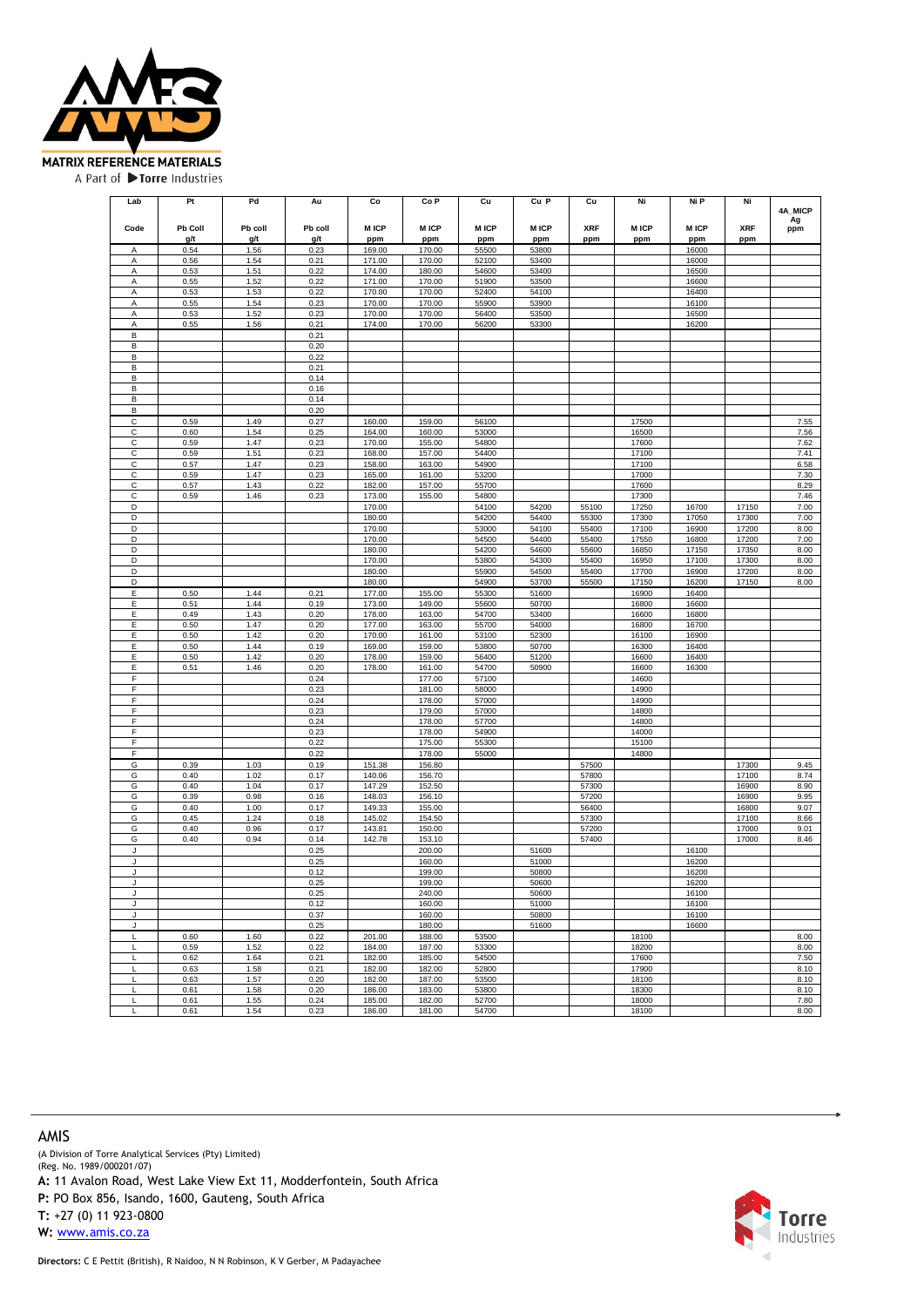

#### **Assay data (continued) – Economic elements**

| Lab                          | Pt           | Pd           | Au           | Co               | Co <sub>P</sub>  | Cu             | Cu P           | Cu             | Ni             | Ni P           | Ni             |                |
|------------------------------|--------------|--------------|--------------|------------------|------------------|----------------|----------------|----------------|----------------|----------------|----------------|----------------|
|                              |              |              |              |                  |                  |                |                |                |                |                |                | 4A MICP        |
| Code                         | Pb Coll      | Pb coll      | Pb coll      | <b>MICP</b>      | <b>MICP</b>      | <b>MICP</b>    | <b>MICP</b>    | <b>XRF</b>     | M ICP          | <b>MICP</b>    | <b>XRF</b>     | Ag<br>ppm      |
|                              | g/t          | g/t          | g/t          | ppm              | ppm              | ppm            | ppm            | ppm            | ppm            | ppm            | ppm            |                |
| M                            |              |              |              | 136.00           | 166.00           |                |                | 57800          |                |                | 17600          |                |
| M                            |              |              |              | 134.00           | 173.00           |                |                | 57300          |                |                | 17400          |                |
| M                            |              |              |              | 131.00           | 169.00           |                |                | 57000          |                |                | 17400          |                |
| M<br>M                       |              |              |              | 131.00<br>133.00 | 174.00<br>164.00 |                |                | 56900<br>57400 |                |                | 17300<br>17500 |                |
| M                            |              |              |              | 130.00           | 165.00           |                |                | 57000          |                |                | 17300          |                |
| M                            |              |              |              | 135.00           | 173.00           |                |                | 57800          |                |                | 17600          |                |
| М                            |              |              |              | 136.00           | 169.00           |                |                | 57200          |                |                | 17400          |                |
| Ō                            | 0.51         | 1.46         | 0.20         | 168.00           | 164.50           | 55500          | 57400          |                | 18050          |                |                | 8.28           |
| Ō                            | 0.50         | 1.46         | 0.21         | 165.50           | 157.50           | 55700          | 57200          |                | 17600          |                |                | 8.30           |
| O<br>O                       | 0.52<br>0.52 | 1.47<br>1.47 | 0.21<br>0.21 | 168.50<br>165.50 | 162.00<br>160.50 | 55300<br>56900 | 57300<br>57600 |                | 17350<br>17800 |                |                | 8.23<br>7.74   |
| Ō                            | 0.53         | 1.53         | 0.21         | 165.00           | 162.50           | 57300          | 57600          |                | 18050          |                |                | 8.60           |
| Ō                            | 0.51         | 1.47         | 0.20         | 160.00           | 160.50           | 55600          | 57100          |                | 17700          |                |                | 7.86           |
| O                            | 0.53         | 1.48         | 0.21         | 162.50           | 160.00           | 56100          | 58000          |                | 17550          |                |                | 8.07           |
| Ō                            | 0.51         | 1.46         | 0.21         | 160.00           | 161.00           | 56100          | 57600          |                | 17650          |                |                | 7.54           |
| P                            | 0.51         | 1.51         | 0.22         |                  |                  |                |                |                |                |                |                |                |
| P<br>P                       | 0.53<br>0.50 | 1.52<br>1.40 | 0.22<br>0.21 |                  |                  |                |                |                |                |                |                |                |
| P                            | 0.55         | 1.50         | 0.22         |                  |                  |                |                |                |                |                |                |                |
| P                            | 0.51         | 1.46         | 0.23         |                  |                  |                |                |                |                |                |                |                |
| P                            | 0.54         | 1.44         | 0.22         |                  |                  |                |                |                |                |                |                |                |
| P                            | 0.54         | 1.52         | 0.22         |                  |                  |                |                |                |                |                |                |                |
| P                            | 0.52         | 1.52         | 0.22         |                  |                  |                |                |                |                |                |                |                |
| Q<br>$\Omega$                | 0.40<br>0.57 | 1.55<br>1.53 | 0.21<br>0.25 | 175.00<br>171.00 | 133.00<br>135.00 | 56000<br>55800 | 54200<br>53700 |                | 17700<br>17500 | 17400<br>17400 |                | 7.30<br>7.20   |
| Q                            | 0.56         | 1.43         | 0.23         | 164.00           | 139.00           | 54300          | 54600          |                | 17400          | 17400          |                | 7.10           |
| Q                            | 0.57         | 1.51         | 0.23         | 170.00           | 136.00           | 54700          | 55500          |                | 17400          | 17400          |                | 7.30           |
| Q                            | 0.52         | 1.53         | 0.24         | 170.00           | 133.00           | 55600          | 54500          |                | 17300          | 17500          |                | 7.20           |
| Q                            | 0.58         | 1.52         | 0.22         | 162.00           | 137.00           | 54400          | 55300          |                | 17300          | 17200          |                | 7.10           |
| Q                            | 0.59         | 1.51         | 0.23         | 168.00           | 134.00           | 54800          | 55100          |                | 17300          | 17100          |                | 7.30           |
| Q                            | 0.52         | 1.53         | 0.25         | 167.00           | 132.00           | 54200          | 54800          |                | 17200          | 17400          |                | 7.20           |
| ${\sf R}$<br>R               | 0.54         | 1.47         | 0.22         | 173.00           | 165.00           | 55700          | 58100          |                | 16700<br>17000 | 16800<br>16800 |                | 9.00           |
| $\overline{R}$               | 0.54<br>0.55 | 1.48<br>1.50 | 0.21<br>0.21 | 167.00<br>178.00 | 162.00<br>158.00 | 56400<br>55300 | 57800<br>58300 |                | 17300          | 17400          |                | 9.00<br>9.00   |
| R                            | 0.54         | 1.47         | 0.22         | 171.00           | 159.00           | 55500          | 57900          |                | 17000          | 17300          |                | 9.00           |
| R                            | 0.53         | 1.45         | 0.21         | 171.00           | 158.00           | 57000          | 57600          |                | 17400          | 16600          |                | 8.00           |
| R                            | 0.53         | 1.50         | 0.21         | 166.00           | 166.00           | 57500          | 57700          |                | 17700          | 17300          |                | 9.00           |
| R                            | 0.53         | 1.47         | 0.20         | 170.00           | 160.00           | 55900          | 56900          |                | 16800          | 16800          |                | 9.00           |
| R                            | 0.53         | 1.47         | 0.21         | 166.00           | 167.00           | 56100          | 58100          |                | 17500          | 17500          |                | 9.00           |
| S<br>S                       | 0.58<br>0.59 | 1.57<br>1.51 | 0.24<br>0.21 | 177.00<br>180.00 | 159.00<br>156.00 | 55600<br>56200 | 57800<br>54400 |                | 16800<br>17600 | 16800<br>16700 |                | 8.00<br>8.00   |
| S                            | 0.59         | 1.53         | 0.23         | 176.00           | 159.00           | 56800          | 53400          |                | 17200          | 16300          |                | 8.00           |
| S                            | 0.53         | 1.51         | 0.22         | 177.00           | 157.00           | 56000          | 56500          |                | 17600          | 17100          |                | 11.20          |
| S                            | 0.60         | 1.54         | 0.23         | 176.00           | 154.00           | 56200          | 54400          |                | 17700          | 17000          |                | 11.80          |
| S                            | 0.53         | 1.58         | 0.22         | 174.00           | 154.00           | 56200          | 54800          |                | 17300          | 17000          |                | 11.30          |
| s                            | 0.54         | 1.50         | 0.25         | 180.00           | 150.00           | 56200          | 54500          |                | 17400          | 16700          |                | 11.30          |
| s<br>т                       | 0.55<br>0.55 | 1.53<br>1.46 | 0.23<br>0.24 | 177.00<br>170.00 | 154.00<br>182.00 | 54200<br>55600 | 54900<br>53700 |                | 16900<br>17400 | 16200<br>16200 |                | 11.20<br>11.20 |
| т                            | 0.59         | 1.65         | 0.23         | 185.00           | 184.00           | 56100          | 55900          |                | 17600          | 17100          |                | 11.70          |
| т                            | 0.59         | 1.79         | 0.25         | 180.00           | 181.00           | 55800          | 55200          |                | 17600          | 17300          |                | 11.40          |
| т                            | 0.55         | 1.46         | 0.27         | 180.00           | 171.00           | 56300          | 55100          |                | 17700          | 17000          |                | 7.50           |
| T                            | 0.50         | 1.38         | 0.21         | 170.00           | 176.00           | 55300          | 55000          |                | 17400          | 16800          |                | 7.50           |
| T                            | 0.54         | 1.48         | 0.23         | 170.00           | 175.00           | 56000          | 57100          |                | 18000          | 17400          |                | 7.50           |
| т<br>т                       | 0.53<br>0.53 | 1.45<br>1.50 | 0.22<br>0.22 | 175.00<br>185.00 | 178.00<br>173.00 | 55900<br>55600 | 57100<br>55900 |                | 17500<br>17500 | 17400<br>17000 |                | 8.00<br>8.00   |
| U                            | 0.53         | 1.44         | 0.22         | 191.30           | 175.00           | 56723          | 58718          |                | 18475          | 17417          |                | 7.60           |
| U                            | 0.54         | 1.45         | 0.22         | 190.20           | 175.00           | 55894          | 58351          |                | 18320          | 18152          |                | 8.00           |
| U                            | 0.53         | 1.47         | 0.22         | 188.80           | 185.00           | 56377          | 59179          |                | 18163          | 18746          |                | 7.70           |
| U                            | 0.53         | 1.47         | 0.22         | 183.50           | 189.00           | 56206          | 59128          |                | 18266          | 18548          |                | 7.60           |
| $\mathbf{H}$                 | 0.54         | 1.49         | 0.23         | 186.20           | 175.00           | 56026          | 56118          |                | 18363          | 17263          |                | 7.70           |
| Ū<br>Ū                       | 0.53<br>0.53 | 1.44<br>1.48 | 0.21<br>0.22 | 185.10<br>184.90 | 191.00<br>181.00 | 56448<br>56253 | 59099<br>56940 |                | 18254<br>18444 | 18674<br>18129 |                | 8.00<br>7.60   |
| U                            | 0.53         | 1.49         | 0.22         | 182.60           | 180.00           | 55709          | 59462          |                | 18227          | 18844          |                | 7.90           |
| V                            |              |              |              | 172.00           | 164.00           | 56900          | 55400          |                | 17300          | 16100          |                | 8.00           |
| V                            |              |              |              | 164.00           | 167.00           | 56000          | 55700          |                | 16900          | 16300          |                | 7.70           |
| V                            |              |              |              | 168.00           | 166.00           | 56700          | 56000          |                | 16700          | 16400          |                | 7.30           |
| V                            |              |              |              | 162.00           | 164.00           | 57000          | 55900          |                | 16300          | 16600          |                | 7.70           |
| V<br>$\overline{\mathsf{v}}$ |              |              |              | 162.00           | 170.00           | 57300          | 55500          |                | 16600          | 16800          |                | 7.60           |
| $\overline{\mathsf{v}}$      |              |              |              | 171.00<br>161.00 | 164.00<br>168.00 | 56700<br>56200 | 55900<br>56000 |                | 16500<br>16400 | 16300<br>16400 |                | 7.40<br>7.50   |
| $\overline{V}$               |              |              |              | 164.00           | 160.00           | 55900          | 55300          |                | 16400          | 16500          |                | 7.30           |

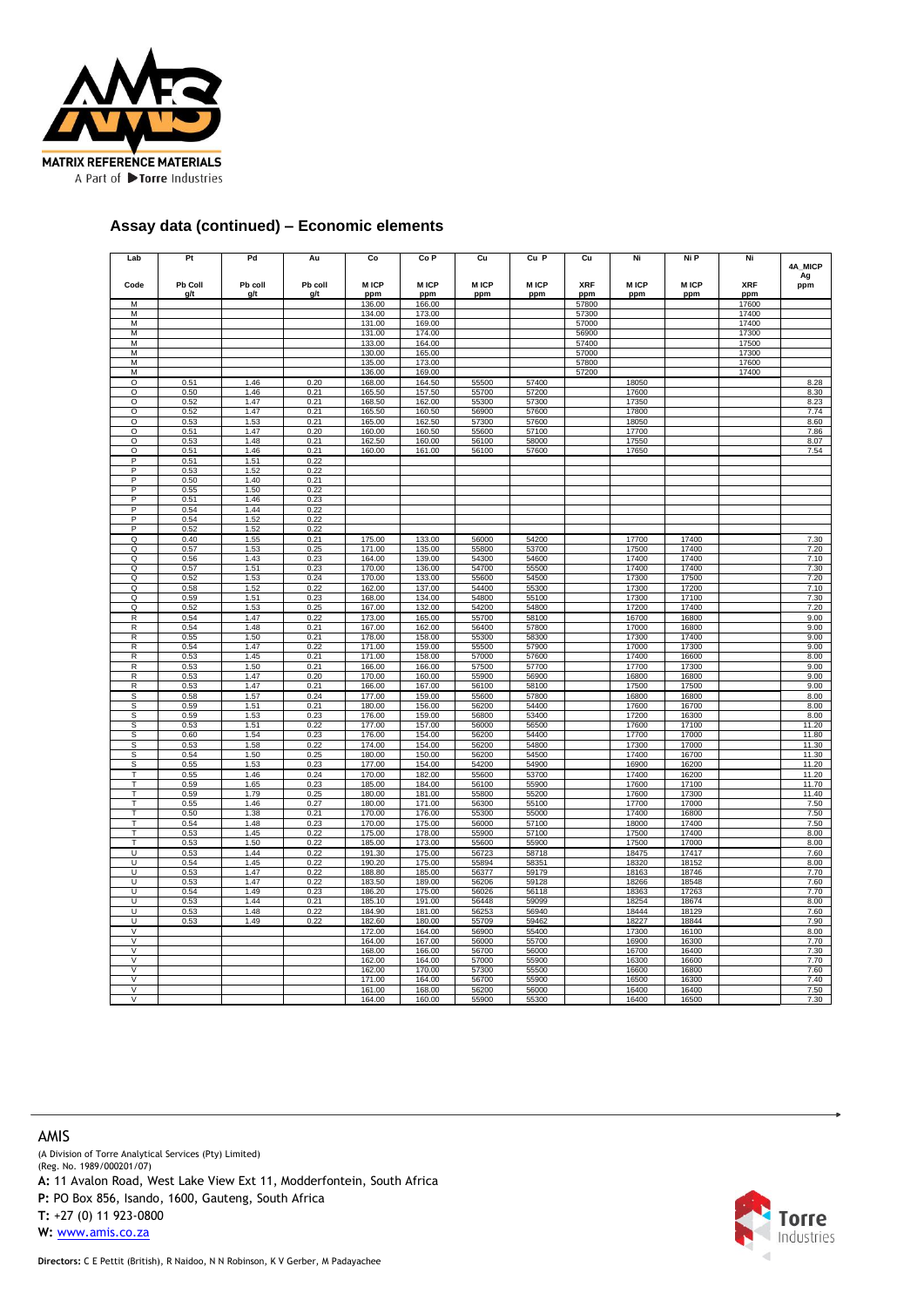

#### **Assay data (continued) – Major Oxides**

| Lab    | AI <sub>2</sub> O <sub>3</sub><br><b>XRF</b> | CaO<br><b>XRF</b> | Cr <sub>2</sub> O <sub>3</sub><br><b>XRF</b> | Fe <sub>2</sub> O <sub>3</sub><br><b>XRF</b> | K2O<br><b>XRF</b> | MgO<br><b>XRF</b> | MnO<br><b>XRF</b> | Na <sub>2</sub> O<br><b>XRF</b> | SiO <sub>2</sub><br><b>XRF</b> | TiO <sub>2</sub><br><b>XRF</b> | <b>LOI</b>   | S Comb/LECO    | SG           |
|--------|----------------------------------------------|-------------------|----------------------------------------------|----------------------------------------------|-------------------|-------------------|-------------------|---------------------------------|--------------------------------|--------------------------------|--------------|----------------|--------------|
| Code   | $\%$                                         | %                 | %                                            | %                                            | $\%$              | $\%$              | %                 | %                               | $\%$                           | %                              | $\%$         | %              | pycnometer   |
| A      | 9.79                                         | 3.92              | 0.09                                         | 26.40                                        | 0.84              | 2.55              | 0.10              | 2.41                            | 38.30                          | 0.43                           | 5.83         | 11.70          | 3.23         |
| A      | 9.81                                         | 3.98              | 0.13                                         | 26.70                                        | 0.83              | 2.58              | 0.11              | 2.35                            | 38.60                          | 0.45                           | 5.49         | 11.50          | 3.24         |
| Α      | 9.90                                         | 3.93              | 0.08                                         | 26.40                                        | 0.85              | 2.59              | 0.11              | 2.54                            | 38.40                          | 0.43                           | 5.44         | 11.80          | 3.26         |
| A<br>A | 9.81<br>9.95                                 | 3.93<br>3.98      | 0.09<br>0.10                                 | 26.40<br>26.10                               | 0.85<br>0.88      | 2.56<br>2.59      | 0.11<br>0.11      | 2.59<br>2.37                    | 38.80<br>38.80                 | 0.44<br>0.45                   | 5.56<br>5.48 | 11.70<br>11.80 | 3.25<br>3.26 |
| Α      | 9.95                                         | 3.95              | 0.09                                         | 26.00                                        | 0.87              | 2.60              | 0.11              | 2.37                            | 38.80                          | 0.44                           | 5.44         | 11.70          | 3.26         |
| Α      | 9.91                                         | 3.95              | 0.09                                         | 25.80                                        | 0.84              | 2.61              | 0.11              | 2.32                            | 38.90                          | 0.44                           | 5.57         | 11.70          | 3.25         |
| A      | 9.88                                         | 3.98              | 0.09                                         | 26.10                                        | 0.87              | 2.59              | 0.11              | 2.34                            | 39.00                          | 0.44                           | 5.48         | 11.60          | 3.26         |
| B      |                                              |                   |                                              |                                              |                   |                   |                   |                                 |                                |                                |              | 12.20          |              |
| В<br>В |                                              |                   |                                              |                                              |                   |                   |                   |                                 |                                |                                |              | 12.25<br>12.17 |              |
| В      |                                              |                   |                                              |                                              |                   |                   |                   |                                 |                                |                                |              | 12.16          |              |
| В      |                                              |                   |                                              |                                              |                   |                   |                   |                                 |                                |                                |              | 12.00          |              |
| В      |                                              |                   |                                              |                                              |                   |                   |                   |                                 |                                |                                |              | 12.08          |              |
| В<br>B |                                              |                   |                                              |                                              |                   |                   |                   |                                 |                                |                                |              | 12.17          |              |
| С      | 8.37                                         | 4.46              | 0.04                                         | 22.02                                        | 0.78              | 2.57              | 0.09              | 2.44                            |                                |                                |              | 12.18          |              |
| C      | 7.39                                         | 4.49              | 0.04                                         | 21.87                                        | 0.81              | 1.94              | 0.08              | 1.87                            |                                |                                |              |                |              |
| C      | 7.86                                         | 4.77              | 0.05                                         | 22.59                                        | 0.82              | 2.32              | 0.09              | 2.18                            |                                |                                |              |                |              |
| C      | 7.90                                         | 4.56              | 0.04                                         | 23.45                                        | 0.87              | 2.09              | 0.09              | 1.69                            |                                |                                |              |                |              |
| C      | 8.90                                         | 3.99              | 0.04                                         | 22.59                                        | 0.81              | 2.32              | 0.09              | 1.89                            |                                |                                |              |                |              |
| с<br>C | 9.67<br>9.18                                 | 4.23<br>5.19      | 0.04<br>0.05                                 | 23.88<br>24.73                               | 0.78<br>0.87      | 2.70<br>2.69      | 0.10<br>0.10      | 2.40<br>2.51                    |                                |                                |              |                |              |
| C      | 8.18                                         | 4.91              | 0.04                                         | 24.02                                        | 0.92              | 2.17              | 0.09              | 1.90                            |                                |                                |              |                |              |
| D      | 9.54                                         | 3.84              | 0.07                                         | 25.73                                        | 0.80              | 2.59              | 0.12              |                                 | 37.50                          | 0.43                           | 5.30         | 12.40          |              |
| D      | 9.62                                         | 3.88              | 0.07                                         | 25.88                                        | 0.81              | 2.61              | 0.12              |                                 | 37.90                          | 0.41                           | 5.14         | 12.20          |              |
| D      | 9.50                                         | 3.85              | 0.07                                         | 25.81                                        | 0.80              | 2.59              | 0.12              |                                 | 37.60                          | 0.43                           | 5.24         | 12.50          |              |
| D<br>D | 9.54<br>9.59                                 | 3.87<br>3.88      | 0.07<br>0.07                                 | 25.81<br>25.88                               | 0.81<br>0.81      | 2.61<br>2.60      | 0.12<br>0.12      |                                 | 37.70<br>37.90                 | 0.42<br>0.42                   | 5.40<br>5.21 | 12.60<br>12.40 |              |
| D      | 9.62                                         | 3.86              | 0.09                                         | 25.88                                        | 0.81              | 2.62              | 0.12              |                                 | 37.90                          | 0.42                           | 5.30         | 12.10          |              |
| D      | 9.59                                         | 3.87              | 0.07                                         | 25.88                                        | 0.81              | 2.62              | 0.12              |                                 | 37.90                          | 0.42                           | 5.30         | 12.80          |              |
| D      | 9.52                                         | 3.85              | 0.07                                         | 25.73                                        | 0.80              | 2.60              | 0.12              |                                 | 37.50                          | 0.42                           | 5.25         | 12.60          |              |
| E      | 9.62                                         | 3.96              | 0.09                                         | 26.41                                        | 0.82              | 2.69              | 0.12              | 2.97                            | 36.63                          | 0.44                           | 4.40         |                | 3.25         |
| Ε<br>Ε | 9.44<br>9.22                                 | 3.98<br>3.87      | 0.09<br>0.09                                 | 26.76<br>26.51                               | 0.83<br>0.81      | 2.75<br>2.61      | 0.12<br>0.12      | 2.99<br>2.90                    | 36.65<br>35.86                 | 0.44<br>0.43                   | 4.41<br>4.22 |                | 3.27<br>3.25 |
| Ε      | 9.02                                         | 3.97              | 0.09                                         | 26.18                                        | 0.85              | 2.66              | 0.13              | 2.98                            | 34.93                          | 0.43                           | 4.50         |                | 3.26         |
| Е      | 9.47                                         | 3.98              | 0.10                                         | 26.54                                        | 0.82              | 2.65              | 0.13              | 2.94                            | 36.68                          | 0.44                           | 4.42         |                | 3.25         |
| Ε      | 9.17                                         | 3.90              | 0.10                                         | 26.23                                        | 0.81              | 2.61              | 0.12              | 2.93                            | 35.34                          | 0.43                           | 4.15         |                | 3.25         |
| E      | 9.37                                         | 3.95              | 0.10                                         | 26.50                                        | 0.82              | 2.60              | 0.12              | 2.95                            | 36.41                          | 0.44                           | 4.24         |                | 3.27         |
| Ε<br>J | 9.41                                         | 3.97              | 0.09                                         | 26.36                                        | 0.84              | 2.65              | 0.12              | 2.98                            | 36.74                          | 0.44                           | 4.51         | 11.72          | 3.25         |
| J      |                                              |                   |                                              |                                              |                   |                   |                   |                                 |                                |                                |              | 11.60          |              |
| J      |                                              |                   |                                              |                                              |                   |                   |                   |                                 |                                |                                |              | 11.69          |              |
| J      |                                              |                   |                                              |                                              |                   |                   |                   |                                 |                                |                                |              | 11.73          |              |
| J      |                                              |                   |                                              |                                              |                   |                   |                   |                                 |                                |                                |              | 11.68          |              |
| J<br>J |                                              |                   |                                              |                                              |                   |                   |                   |                                 |                                |                                |              | 11.54<br>11.63 |              |
| J.     |                                              |                   |                                              |                                              |                   |                   |                   |                                 |                                |                                |              | 11.54          |              |
| Κ      | 7.79                                         | 3.62              |                                              | 22.67                                        | 0.69              | 2.12              | 0.10              | 2.27                            | 34.61                          | 0.45                           | 3.76         |                |              |
| κ      | 7.71                                         | 3.61              |                                              | 22.90                                        | 0.67              | 2.10              | 0.10              | 2.31                            | 34.58                          | 0.46                           | 3.96         |                |              |
| Κ<br>Κ | 8.20<br>8.07                                 | 3.61<br>3.57      |                                              | 23.08<br>22.80                               | 0.67<br>0.65      | 2.19<br>2.15      | 0.10<br>0.10      | 2.31<br>2.31                    | 34.89<br>34.36                 | 0.39<br>0.38                   | 3.83<br>4.16 |                |              |
| κ      | 8.14                                         | 3.56              |                                              | 22.75                                        | 0.67              | 2.20              | 0.13              | 2.29                            | 34.32                          | 0.39                           | 4.04         |                |              |
| K      | 8.21                                         | 3.56              |                                              | 22.64                                        | 0.67              | 2.23              | 0.12              | 2.25                            | 34.26                          | 0.39                           | 4.03         |                |              |
| Κ      | 8.10                                         | 3.53              |                                              | 22.68                                        | 0.66              | 2.16              | 0.10              | 2.30                            | 34.15                          | 0.38                           | 4.43         |                |              |
| Κ      | 8.17                                         | 3.57              |                                              | 22.88                                        | 0.68              | 2.19              | 0.11              | 2.26                            | 34.50                          | 0.40                           | 3.73         |                |              |
| Г<br>L | 9.41<br>9.42                                 | 3.80<br>3.79      | 0.08<br>0.08                                 | 25.80<br>25.80                               | 0.80<br>0.80      | 2.61<br>2.61      | 0.10<br>0.10      | 2.44<br>2.46                    | 37.40<br>37.40                 | 0.43<br>0.43                   | 4.55<br>4.56 | 12.00<br>12.60 |              |
|        | 9.41                                         | 3.80              | 0.08                                         | 25.80                                        | 0.80              | 2.60              | 0.10              | 2.43                            | 37.40                          | 0.43                           | 4.59         | 12.20          |              |
| Г      | 9.38                                         | 3.80              | 0.08                                         | 25.90                                        | 0.80              | 2.61              | 0.10              | 2.41                            | 37.30                          | 0.43                           | 4.44         | 11.90          |              |
| L      | 9.41                                         | 3.80              | 0.08                                         | 25.90                                        | 0.80              | 2.60              | 0.10              | 2.45                            | 37.40                          | 0.42                           | 4.42         | 11.90          |              |
| L<br>Г | 9.41<br>9.41                                 | 3.81<br>3.80      | 0.08<br>0.08                                 | 25.90<br>25.80                               | 0.80<br>0.80      | 2.61<br>2.62      | 0.10<br>0.10      | 2.43<br>2.43                    | 37.40<br>37.40                 | 0.42<br>0.42                   | 4.47<br>4.48 | 11.80<br>12.00 |              |
| L      | 9.39                                         | 3.81              | 0.08                                         | 25.90                                        | 0.80              | 2.61              | 0.10              | 2.43                            | 37.30                          | 0.44                           | 4.48         | 11.70          |              |
| M      |                                              |                   |                                              |                                              |                   |                   |                   |                                 |                                |                                |              | 12.40          |              |
| M      |                                              |                   |                                              |                                              |                   |                   |                   |                                 |                                |                                |              | 12.00          |              |
| M      |                                              |                   |                                              |                                              |                   |                   |                   |                                 |                                |                                |              | 12.00          |              |
| М<br>M |                                              |                   |                                              |                                              |                   |                   |                   |                                 |                                |                                |              | 12.00          |              |
| M      |                                              |                   |                                              |                                              |                   |                   |                   |                                 |                                |                                |              | 12.20<br>11.80 |              |
| M      |                                              |                   |                                              |                                              |                   |                   |                   |                                 |                                |                                |              | 11.80          |              |

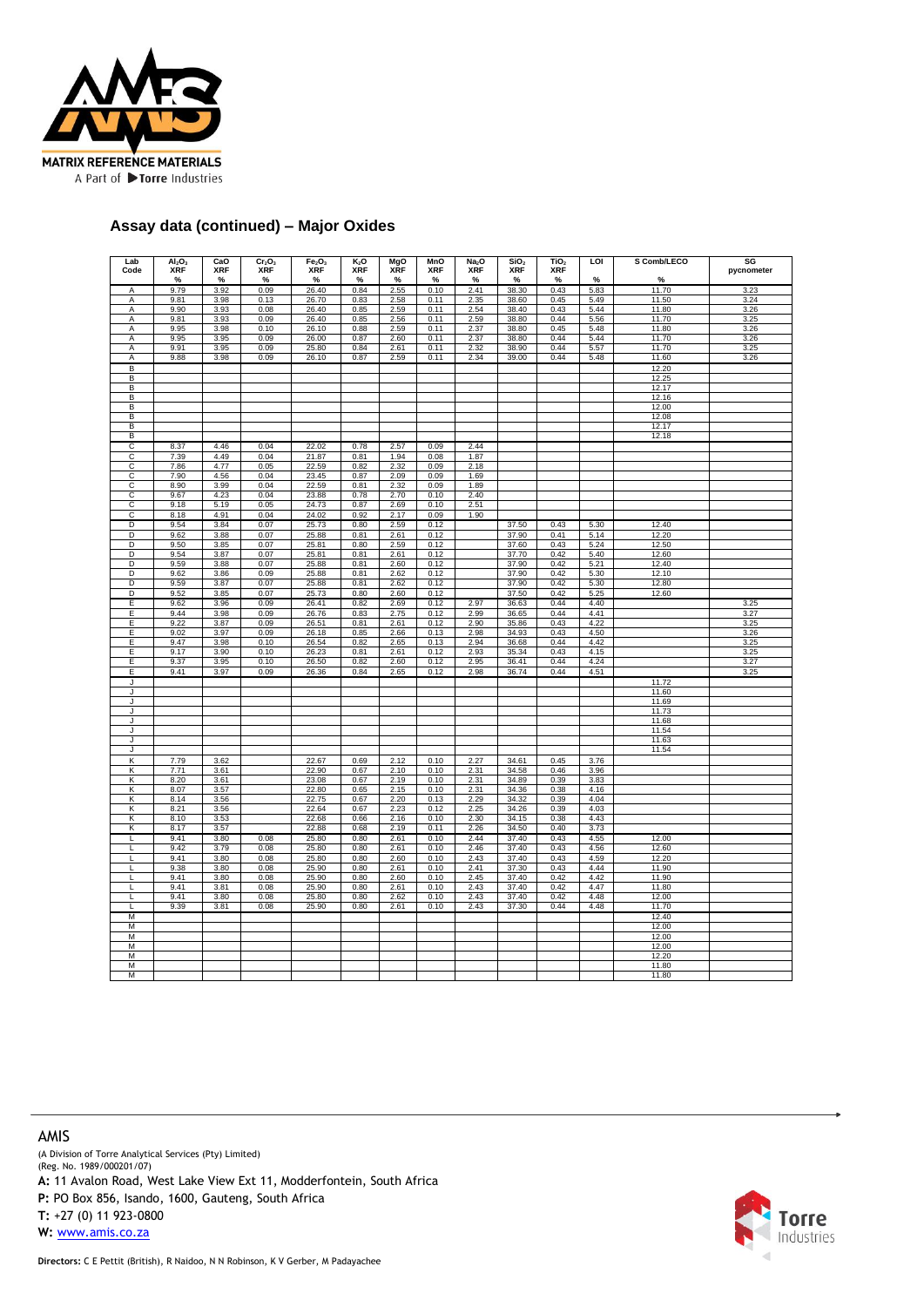

#### **Assay data (continued) – Major Oxides**

| Lab                          | AI <sub>2</sub> O <sub>3</sub> | CaO                | Cr <sub>2</sub> O <sub>3</sub> | Fe <sub>2</sub> O <sub>3</sub> | $K_2O$          | MgO                | MnO             | Na <sub>2</sub> O | SiO <sub>2</sub> | TiO <sub>2</sub> | LOI          | S Comb/LECO    | SG           |
|------------------------------|--------------------------------|--------------------|--------------------------------|--------------------------------|-----------------|--------------------|-----------------|-------------------|------------------|------------------|--------------|----------------|--------------|
| Code                         | <b>XRF</b><br>$\%$             | <b>XRF</b><br>$\%$ | <b>XRF</b><br>%                | <b>XRF</b><br>%                | <b>XRF</b><br>% | <b>XRF</b><br>$\%$ | <b>XRF</b><br>% | <b>XRF</b><br>%   | <b>XRF</b><br>%  | <b>XRF</b><br>%  | %            | %              | pycnometer   |
| $\circ$                      | 9.77                           | 3.72               | 0.06                           | 28.17                          | 0.76            | 2.34               | 0.10            | 2.21              |                  | 0.41             |              | 11.90          | 3.21         |
| O                            | 9.71                           | 3.71               | 0.06                           | 27.38                          | 0.75            | 2.34               | 0.10            | 2.21              |                  | 0.40             |              | 11.70          | 3.23         |
| O                            | 9.92                           | 3.79               | 0.06                           | 27.16                          | 0.77            | 2.39               | 0.10            | 2.24              |                  | 0.41             |              | 11.80          | 3.32         |
| $\circ$                      | 9.75                           | 3.74               | 0.06                           | 27.81                          | 0.76            | 2.35               | 0.10            | 2.21              |                  | 0.40             |              | 11.80          | 3.22         |
| $\circ$                      | 9.60                           | 3.65               | 0.06                           | 28.17                          | 0.75            | 2.29               | 0.10            | 2.18              |                  | 0.40             |              | 11.90          | 3.23         |
| $\circ$                      | 9.54                           | 3.64               | 0.06                           | 27.52                          | 0.73            | 2.29               | 0.10            | 2.17              |                  | 0.39             |              | 11.80          | 3.20         |
| $\circ$                      | 9.62                           | 3.65               | 0.06                           | 27.95                          | 0.75            | 2.30               | 0.10            | 2.18              |                  | 0.40             |              | 11.80          | 3.20         |
| $\circ$<br>P                 | 9.58                           | 3.65               | 0.06                           | 27.59                          | 0.75            | 2.30               | 0.10            | 2.17              |                  | 0.40             |              | 11.90          | 3.22         |
| P                            |                                |                    |                                |                                |                 |                    |                 |                   |                  |                  |              |                | 3.19<br>3.26 |
| P                            |                                |                    |                                |                                |                 |                    |                 |                   |                  |                  |              |                | 3.25         |
| P                            |                                |                    |                                |                                |                 |                    |                 |                   |                  |                  |              |                | 3.25         |
| P                            |                                |                    |                                |                                |                 |                    |                 |                   |                  |                  |              |                | 3.26         |
| P                            |                                |                    |                                |                                |                 |                    |                 |                   |                  |                  |              |                | 3.22         |
| P                            |                                |                    |                                |                                |                 |                    |                 |                   |                  |                  |              |                | 3.27         |
| $\mathsf P$                  |                                |                    |                                |                                |                 |                    |                 |                   |                  |                  |              |                | 3.25         |
| $\mathsf Q$                  | 9.60                           | 3.94               | 0.07                           | 26.88                          | 0.81            | 2.56               | 0.10            | 2.60              | 38.07            | 0.43             |              | 11.50          |              |
| Q                            | 9.57                           | 3.95               | 0.07                           | 26.71                          | 0.80            | 2.54               | 0.10            | 2.57              | 37.94            | 0.43             |              | 11.20          |              |
| Q<br>Q                       | 9.60<br>9.60                   | 3.96<br>3.94       | 0.09<br>0.08                   | 27.06<br>26.71                 | 0.81<br>0.81    | 2.59<br>2.55       | 0.10<br>0.10    | 2.56<br>2.57      | 38.07<br>38.01   | 0.44<br>0.43     |              | 11.50<br>11.40 |              |
| Q                            | 9.60                           | 3.94               | 0.08                           | 26.93                          | 0.81            | 2.58               | 0.10            | 2.56              | 38.00            | 0.44             |              | 11.60          |              |
| Q                            | 9.64                           | 3.96               | 0.09                           | 27.16                          | 0.81            | 2.53               | 0.11            | 2.59              | 38.24            | 0.43             |              | 11.50          |              |
| Q                            | 9.56                           | 3.96               | 0.07                           | 27.25                          | 0.80            | 2.56               | 0.10            | 2.59              | 37.96            | 0.42             |              | 11.50          |              |
| Q                            | 9.61                           | 3.95               | 0.08                           | 26.99                          | 0.81            | 2.60               | 0.10            | 2.55              | 38.10            | 0.43             |              | 11.40          |              |
| $\overline{R}$               |                                |                    |                                |                                |                 |                    |                 |                   |                  |                  |              | 11.50          |              |
| R                            |                                |                    |                                |                                |                 |                    |                 |                   |                  |                  |              | 11.80          |              |
| $\mathsf{R}$                 |                                |                    |                                |                                |                 |                    |                 |                   |                  |                  |              | 11.60          |              |
| $\mathsf{R}$                 |                                |                    |                                |                                |                 |                    |                 |                   |                  |                  |              | 11.50          |              |
| $\mathsf{R}$                 |                                |                    |                                |                                |                 |                    |                 |                   |                  |                  |              | 11.50          |              |
| $\mathsf R$                  |                                |                    |                                |                                |                 |                    |                 |                   |                  |                  |              | 11.60          |              |
| $\mathsf{R}$<br>$\mathsf{R}$ |                                |                    |                                |                                |                 |                    |                 |                   |                  |                  |              | 11.40<br>11.70 |              |
| $\mathsf S$                  |                                |                    |                                |                                |                 |                    |                 |                   |                  |                  |              |                | 3.20         |
| S                            |                                |                    |                                |                                |                 |                    |                 |                   |                  |                  |              |                | 3.24         |
| S                            |                                |                    |                                |                                |                 |                    |                 |                   |                  |                  |              |                | 3.22         |
| S                            |                                |                    |                                |                                |                 |                    |                 |                   |                  |                  |              |                | 3.22         |
| s                            |                                |                    |                                |                                |                 |                    |                 |                   |                  |                  |              |                | 3.24         |
| S                            |                                |                    |                                |                                |                 |                    |                 |                   |                  |                  |              |                | 3.26         |
| s                            |                                |                    |                                |                                |                 |                    |                 |                   |                  |                  |              |                | 3.24         |
| S                            |                                |                    |                                |                                |                 |                    |                 |                   |                  |                  |              |                | 3.28         |
| T                            | 9.60                           | 3.89               | 0.09                           | 26.35                          | 0.82            | 2.69               | 0.10            |                   | 38.15            | 0.43             | 5.72         | 11.80          | 3.37         |
| T                            | 9.63                           | 3.89               | 0.09                           | 26.39                          | 0.83            | 2.70               | 0.10            |                   | 38.19            | 0.44             | 5.71         | 11.80          | 3.35         |
| T<br>T                       | 9.60                           | 3.89               | 0.09                           | 26.29                          | 0.82            | 2.68               | 0.10            |                   | 38.11            | 0.43             | 5.72         | 11.90          | 3.34         |
| T                            | 9.63<br>9.59                   | 3.90<br>3.89       | 0.09<br>0.09                   | 26.38<br>26.29                 | 0.83<br>0.83    | 2.70<br>2.68       | 0.10<br>0.10    |                   | 38.17<br>38.07   | 0.44<br>0.43     | 5.74<br>5.72 | 11.90<br>11.80 | 3.33<br>3.32 |
| T                            | 9.60                           | 3.88               | 0.09                           | 26.26                          | 0.82            | 2.69               | 0.10            |                   | 38.13            | 0.43             | 5.69         | 11.90          | 3.35         |
| T                            | 9.64                           | 3.90               | 0.09                           | 26.38                          | 0.83            | 2.68               | 0.10            |                   | 38.16            | 0.44             | 5.72         | 11.90          | 3.34         |
| T                            | 9.63                           | 3.89               | 0.09                           | 26.37                          | 0.83            | 2.69               | 0.10            |                   | 38.13            | 0.44             | 5.68         | 11.70          | 3.32         |
| U                            | 9.36                           | 3.80               | 0.07                           | 28.09                          | 0.91            | 2.63               | 0.10            | 2.58              |                  | 0.42             |              |                | 3.31         |
| U                            | 9.39                           | 3.80               | 0.06                           | 28.09                          | 0.91            | 2.61               | 0.10            | 2.60              |                  | 0.43             |              |                | 3.45         |
| U                            | 9.34                           | 3.80               | 0.05                           | 27.95                          | 0.91            | 2.61               | 0.10            | 2.57              |                  | 0.42             |              |                | 3.42         |
| U                            | 9.39                           | 3.78               | 0.06                           | 27.82                          | 0.90            | 2.61               | 0.10            | 2.55              |                  | 0.43             |              |                | 3.46         |
| U                            | 9.37                           | 3.81               | 0.06                           | 28.08                          | 0.91            | 2.70               | 0.11            | 2.58              |                  | 0.43             |              |                | 3.34         |
| U                            | 9.32                           | 3.79               | 0.06                           | 27.86                          | 0.90            | 2.66               | 0.11            | 2.58              |                  | 0.42             |              |                | 3.32         |
| U<br>U                       | 9.34<br>9.38                   | 3.81<br>3.85       | 0.05<br>0.07                   | 27.92<br>28.08                 | 0.90<br>0.91    | 2.63<br>2.64       | 0.11<br>0.11    | 2.57<br>2.59      |                  | 0.42<br>0.43     |              |                | 3.30<br>3.22 |
| $\vee$                       | 9.88                           | 3.62               | 0.04                           | 26.15                          | 0.81            | 2.40               | 0.10            | 2.60              |                  | 0.42             |              | 12.33          | 3.21         |
| $\vee$                       | 10.17                          | 3.64               | 0.04                           | 26.29                          | 0.82            | 2.42               | 0.10            | 2.59              |                  | 0.42             |              | 12.25          | 3.21         |
| $\overline{\mathsf{v}}$      | 9.71                           | 3.57               | 0.04                           | 26.32                          | 0.80            | 2.29               | 0.10            | 2.51              |                  | 0.38             |              | 12.18          | 3.23         |
| $\vee$                       | 9.35                           | 3.50               | 0.04                           | 26.18                          | 0.76            | 2.34               | 0.10            | 2.45              |                  | 0.40             |              | 12.16          | 3.22         |
| $\vee$                       | 9.62                           | 3.47               | 0.04                           | 26.09                          | 0.78            | 2.29               | 0.10            | 2.57              |                  | 0.37             |              | 12.28          | 3.19         |
| V                            | 9.73                           | 3.60               | 0.04                           | 26.08                          | 0.76            | 2.21               | 0.10            | 2.48              |                  | 0.37             |              | 12.25          | 3.20         |
| $\vee$                       | 9.75                           | 3.62               | 0.04                           | 26.25                          | 0.81            | 2.34               | 0.10            | 2.44              |                  | 0.40             |              | 12.22          | 3.19         |
| $\overline{\mathsf{v}}$      | 9.64                           | 3.67               | 0.04                           | 26.41                          | 0.78            | 2.27               | 0.10            | 2.43              |                  | 0.38             |              | 12.24          | 3.21         |

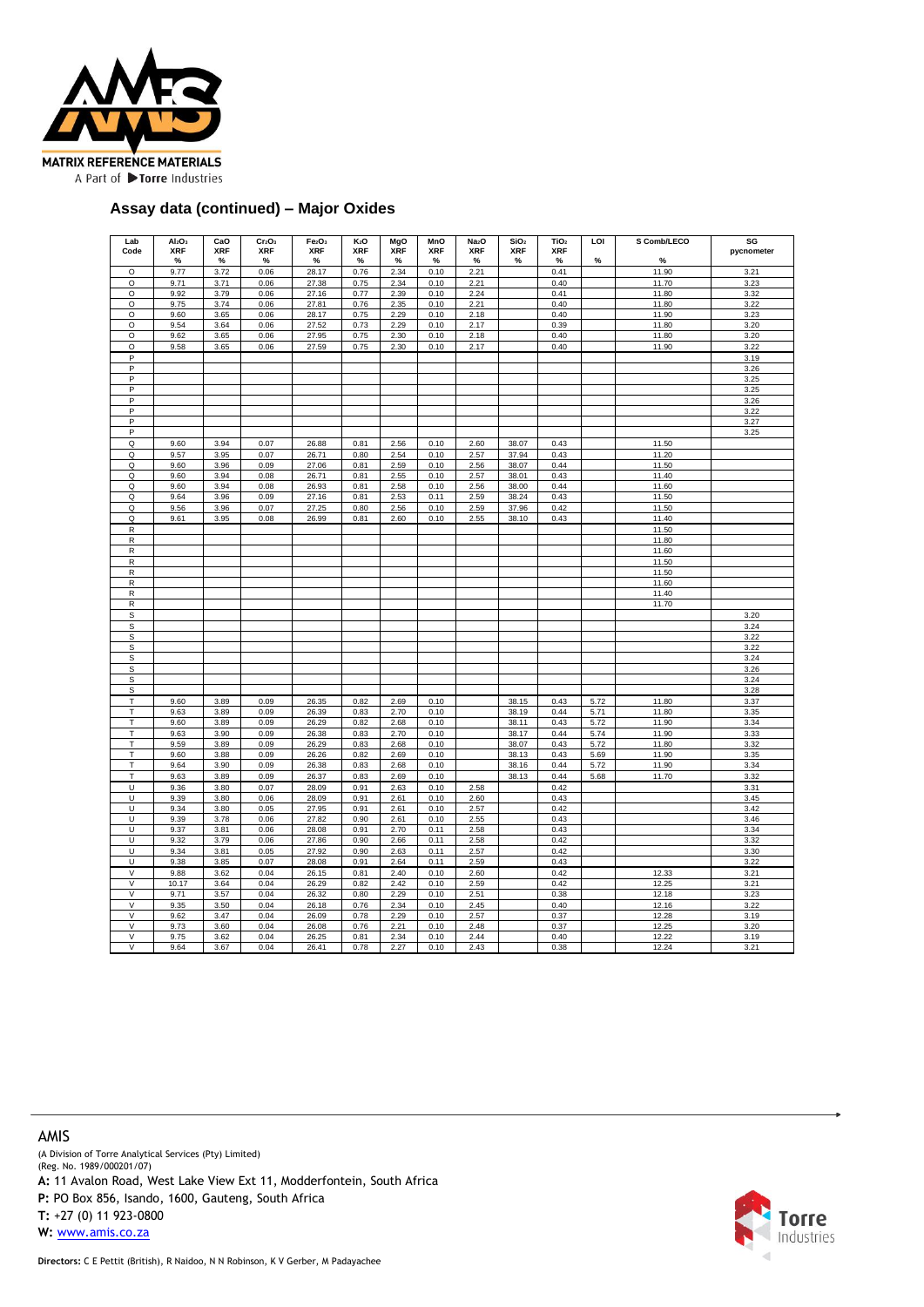

**12. Measurement of Uncertainty:** The samples used in this certification process have been selected in such a way as to represent the entire batch of material and were taken from the final packaged units; therefore all possible sources of uncertainty (sample uncertainty and measurement uncertainty) are included in the final combined standard uncertainty determination. The uncertainty measurement takes into consideration the between lab and the within lab variances and is calculated from the square roots of the variances of these components using the formula:

*Combined standard uncertainty=sqrt((between lab.var/no of labs) + (mean square within lab.var /no of assays))*

These uncertainty measurements may be used by laboratories as a component for calculating the total uncertainty for method validation according to ISO guidelines.

| Analyte                        | Method     | Unit | $S^{\prime}$ | $\sigma L$ <sup>2</sup> | SW <sub>3</sub> | CSU <sup>4</sup> |
|--------------------------------|------------|------|--------------|-------------------------|-----------------|------------------|
| Pt                             | Pb Coll    | g/t  | 0.029        | 0.021                   | 0.017           | 0.007            |
| Pd                             | Pb Coll    | g/t  | 0.043        | 0.030                   | 0.026           | 0.009            |
| Au                             | Pb Coll    | g/t  | 0.014        | 0.008                   | 0.009           | 0.002            |
| Co                             | M/ICP      | ppm  | 7.465        | 5.055                   | 4.365           | 1.528            |
| Co                             | P          | ppm  | 10.423       | 7.379                   | 4.003           | 2.009            |
| Cu                             | M/ICP      | ppm  | 1094         | 605                     | 779             | 185              |
| Cu                             | P          | ppm  | 2370         | 1979                    | 816             | 603              |
| Ni                             | M/ICP      | ppm  | 549          | 424                     | 267             | 131              |
| Ni                             | P          | ppm  | 448          | 353                     | 274             | 122              |
| $\text{Al}_2\text{O}_3$        | <b>XRF</b> | ℅    | 0.190        | 0.161                   | 0.097           | 0.055            |
| CaO                            | <b>XRF</b> | ℅    | 0.133        | 0.120                   | 0.028           | 0.038            |
| Cr2O3                          | <b>XRF</b> | ℅    | 0.019        | 0.017                   | 0.005           | 0.006            |
| Fe <sub>2</sub> O <sub>3</sub> | <b>XRF</b> | ℅    | 0.723        | 0.688                   | 0.169           | 0.230            |
| $K_2O$                         | <b>XRF</b> | $\%$ | 0.029        | 0.024                   | 0.016           | 0.008            |
| MnO                            | <b>XRF</b> | ℅    | 0.008        | 0.006                   | 0.003           | 0.002            |
| Na <sub>2</sub> O              | <b>XRF</b> | ℅    | 0.142        | 0.152                   | 0.049           | 0.058            |
| SiO <sub>2</sub>               | <b>XRF</b> | ℅    | 0.858        | 0.999                   | 0.314           | 0.411            |
| TiO <sub>2</sub>               | <b>XRF</b> | %    | 0.017        | 0.013                   | 0.010           | 0.004            |
| S Comb/LECO                    |            | ℅    | 0.252        | 0.013                   | 0.010           | 0.004            |
| SG                             | pyc        |      | 0.027        | 0.018                   | 0.023           | 0.008            |
| Ag                             | 4A MICP    | ppm  | 1.339        | 0.576                   | 0.670           | 0.670            |

*1. S - Std Dev for use on control charts.*

*2. σL - Between Lab Std Dev, for use to calculate a measure of accuracy.*

*3. SW - Within Lab Std Dev, for use to calculate a measure of precision.*

*4. CSU - Combined Standard Uncertainty, a component for use to calculate the total uncertainty in method validation.*

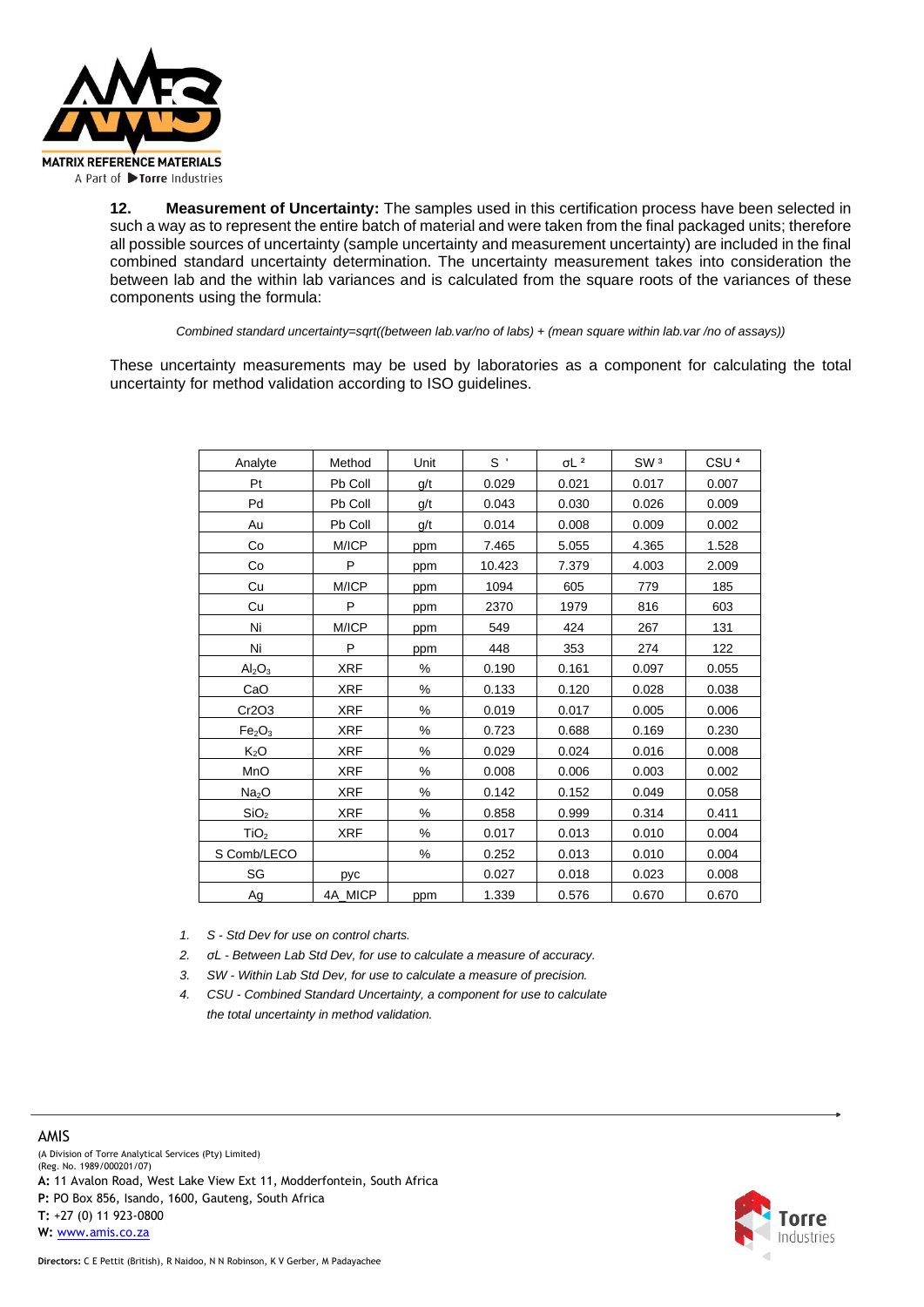

**13. Uncertified values:** The Certified, Provisional and Indicated values listed on p1 and p2 of this certificate fulfil the AMIS statistical criteria regarding agreement for certification and have been independently validated by Dr Barry Smee and Allan Fraser.

**14. Metrological Traceability:** The values quoted herein are based on the consensus values derived from statistical analysis of the data from an inter laboratory measurement program. Traceability to SI units is via the standards used by the individual laboratories the majority of which are accredited and who have maintained measurement traceability during the analytical process.

**15. Certification:** AMIS0281 is a new material.

**16. Period of validity:** The certified values are valid for this product, while still sealed in its original packaging, until notification to the contrary. The stability of the material will be subject to continuous testing for the duration of the inventory. Should product stability become an issue, all customers will be notified and notification to that effect will be placed on the [www.amis.co.za](http://www.amis.co.za/) website.

**17 Minimum sample size:** Most of the laboratories reporting used a 0.5g sample size for the ICP and a 30g sample size for the fire assay. These are the recommended minimum sample sizes for the use of this material.

**18 Availability:** This product is available in Laboratory Packs containing 1kg of material and Explorer Packs containing custom weights (from 50 to 250g) of material. The Laboratory Packs are sealed bottles delivered in sealed foil pouches. The Explorer Packs contain material in standard geochem envelopes, nitrogen flushed and vacuum sealed in foil pouches.

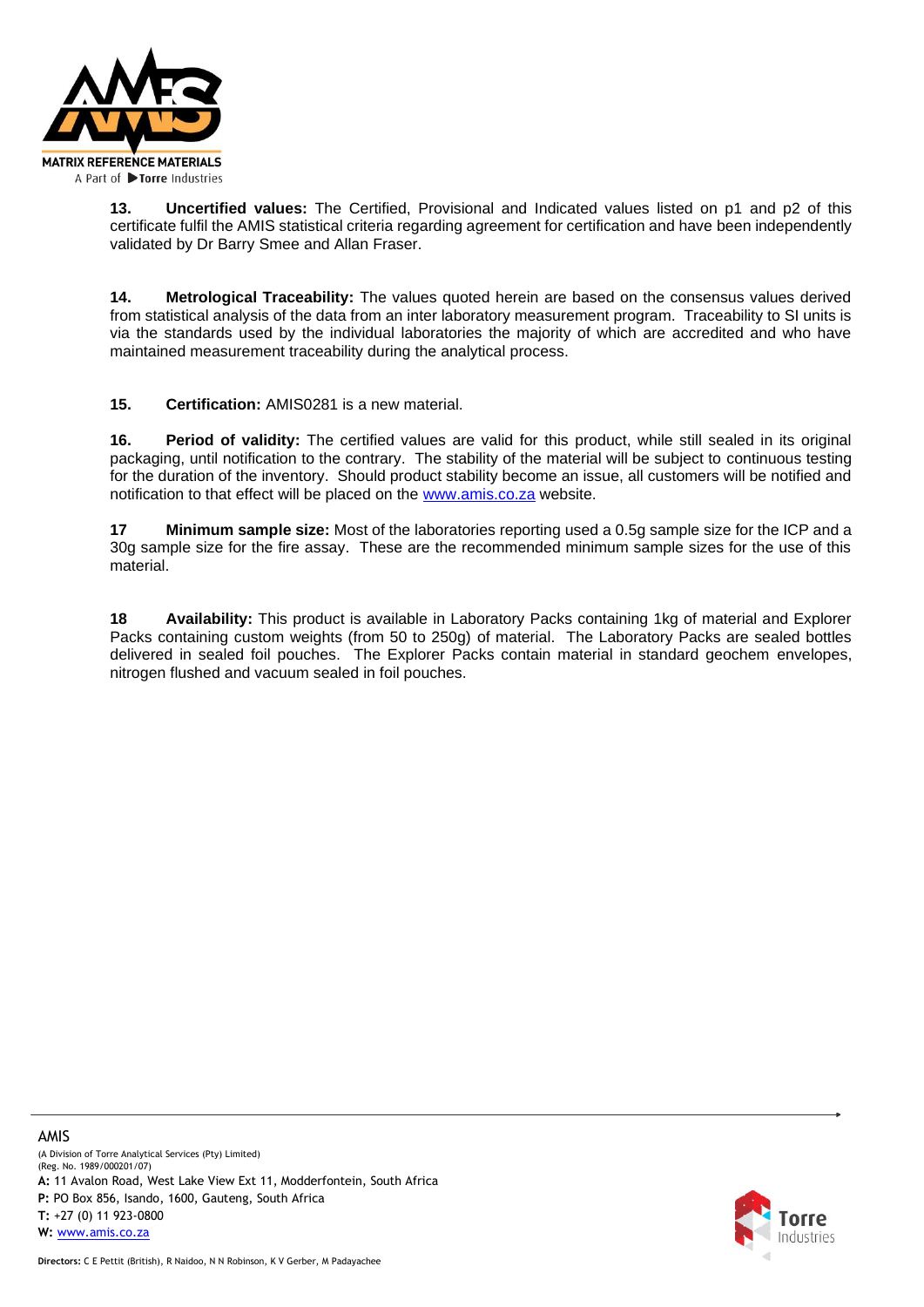

**19 Legal Notice:** This certificate and the reference material described in it have been prepared with due care and attention. However, AMIS, Set Point Technology (Pty) Ltd, Mike McWha, Dr Barry Smee, Daishnee Padayachee, Melesha Mungaroo and Allan Fraser; accept no liability for any decisions or actions taken following the use of the reference

**Date of Version v0.02:** 22 June 2020

*Version: v0.02*

**Reason for Version v0.02:** Correction of Cu and Ni unit of measurements

**Version v0.02 replaces the original report of AMIS0281 Certification** 

**Date of Version v0.01:** 22 February 2019

*Version: v0.01*

**Reason for Version v0.01:** Certification of Ag by Allan Fraser.

**Date of Version 000:** 19 April 2012

*Version: 000*

**Approving Officer:** 

Mungaree

**African Mineral Standards: \_\_\_\_\_\_\_\_\_\_\_\_\_\_\_\_\_\_\_\_\_\_\_\_\_\_\_\_\_\_\_\_\_\_\_\_\_\_\_**

 **Melesha Gopi Mungaroo (Technical Manager)**

**Certifying Officer:**



**Geochemist:\_\_\_\_\_\_\_\_\_\_\_\_\_\_\_\_\_\_\_\_\_\_\_\_\_\_\_\_\_\_\_\_\_\_\_\_\_\_\_\_\_\_\_\_\_\_\_\_\_\_**

**Allan Fraser** M.Sc. (Geology), N.D. (Analytical Chem.), Pr.Sci.Nat. Pr.Chem.SA

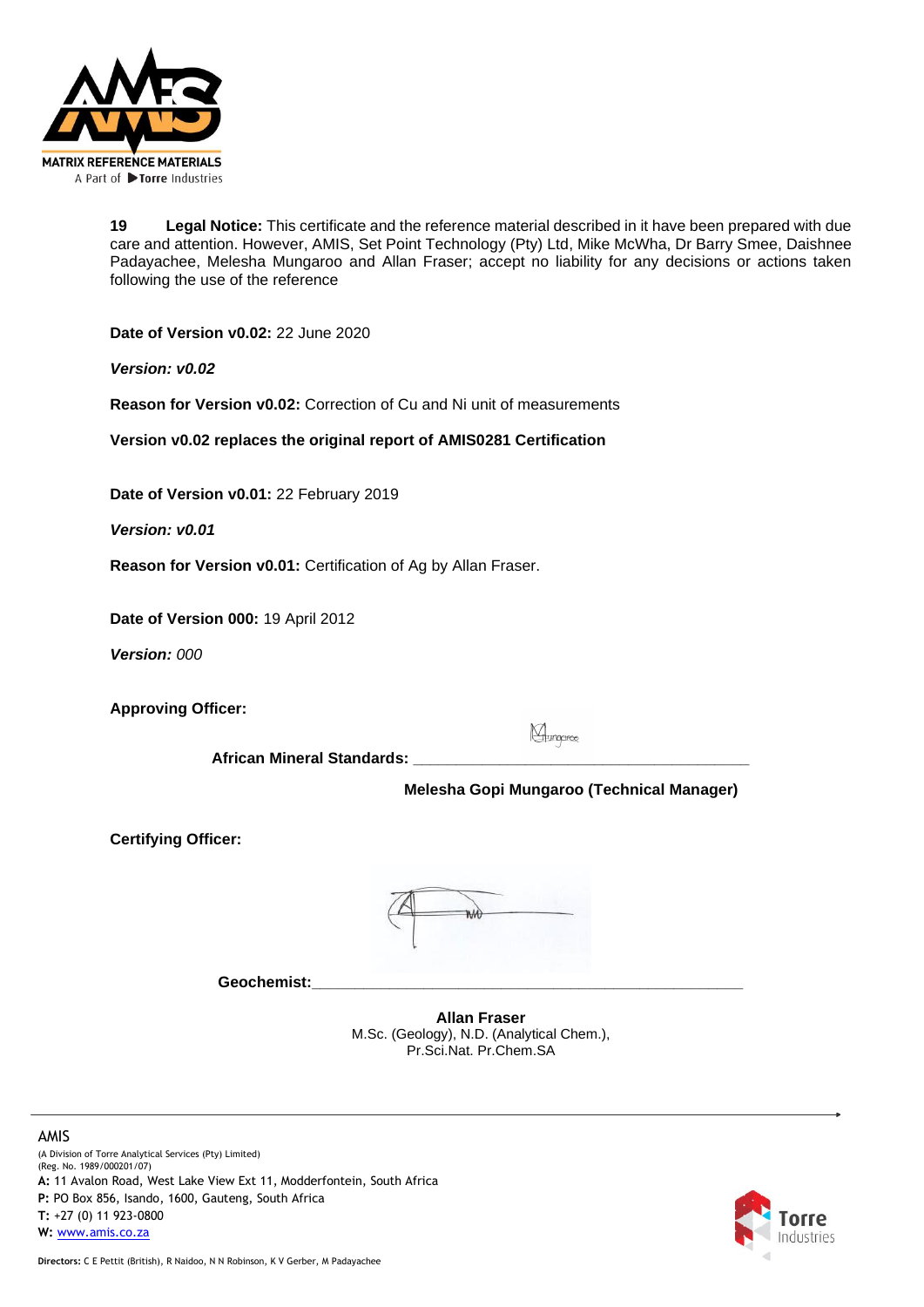

**Certifying Officers:** 

**African Mineral Standards:\_\_\_\_\_\_\_\_\_\_\_\_\_\_\_\_\_\_\_\_\_\_\_\_\_\_\_\_\_\_\_\_\_\_\_\_\_\_\_**

**Mike McWha BSc (Hons), FGSSA, MAusIMM, Pr.Sci.Nat**

BW Sme

**Geochemist:\_\_\_\_\_\_\_\_\_\_\_\_\_\_\_\_\_\_\_\_\_\_\_\_\_\_\_\_\_\_\_\_\_\_\_\_\_\_\_\_\_\_\_\_\_\_\_\_\_\_\_\_**

**Barry W. Smee BSc, PhD, P.Geo, (B.C.)**